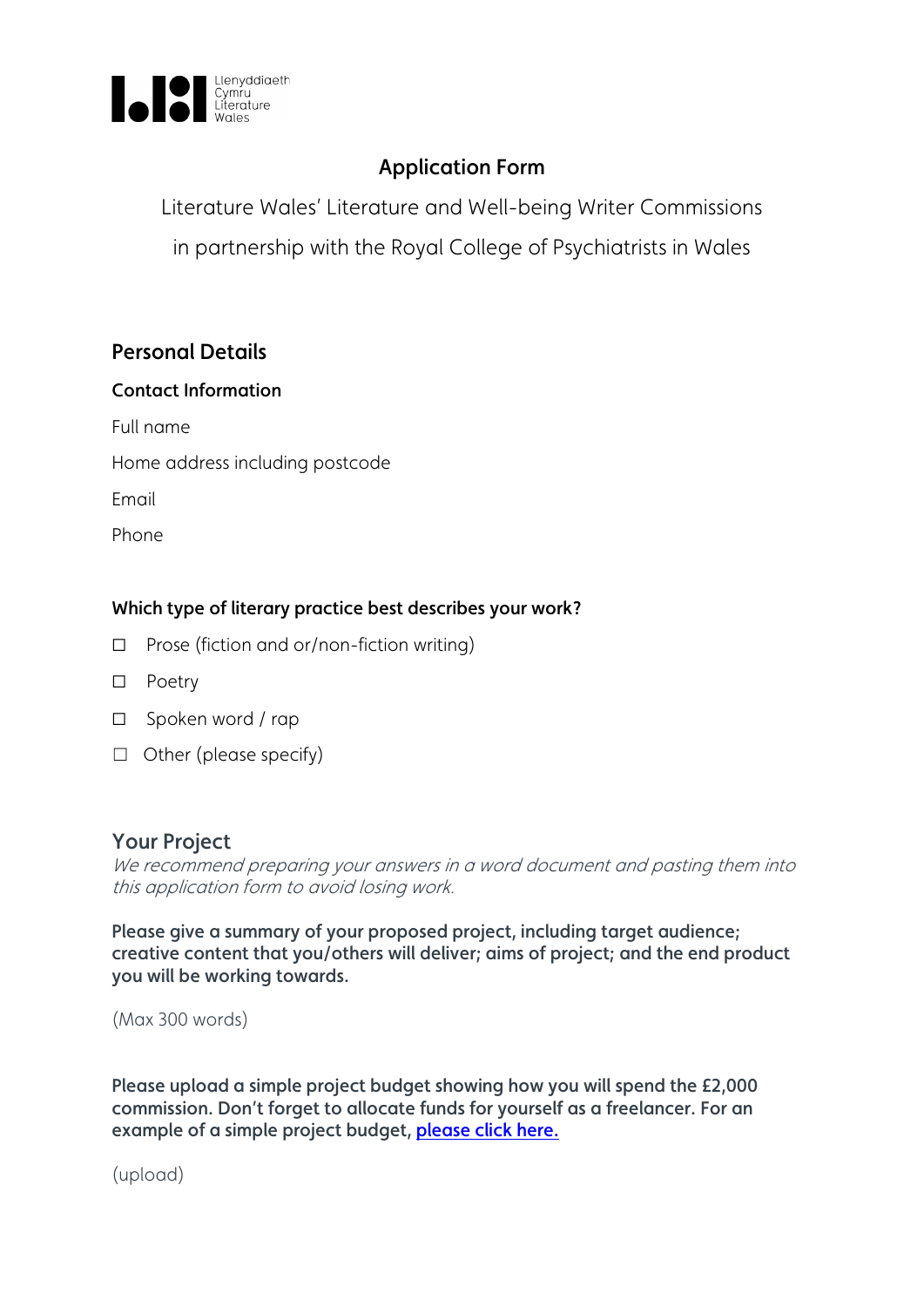

If you are applying in partnership with, or with the support of, a charity or organisation supporting low income communities or individuals, please give further information and include the name and contact details of the partner organisation, if you have their consent to do so.

(Max 300 words)

Please upload a letter of support from a charity of organisation supporting low income communities or individuals.

(upload)

By referencing previous experience, training and/or lived experience, please outline why you are suitable to devise and deliver this project.

(Max 300 words)

Literature Wales would like to keep your details on file for 24 months and might contact you directly should similar opportunities arise. Do you consent to this? Literature Wales will not share your personal information with a third party for marketing purposes.

☐ Yes

☐ No

Literature Wales would like to contact you with information about its activity, opportunities, and services. Do you consent to this? Literature Wales will not share your personal information with a third party for marketing purposes.

☐ Yes

☐ No

\* \* \*

Equality and Diversity Monitoring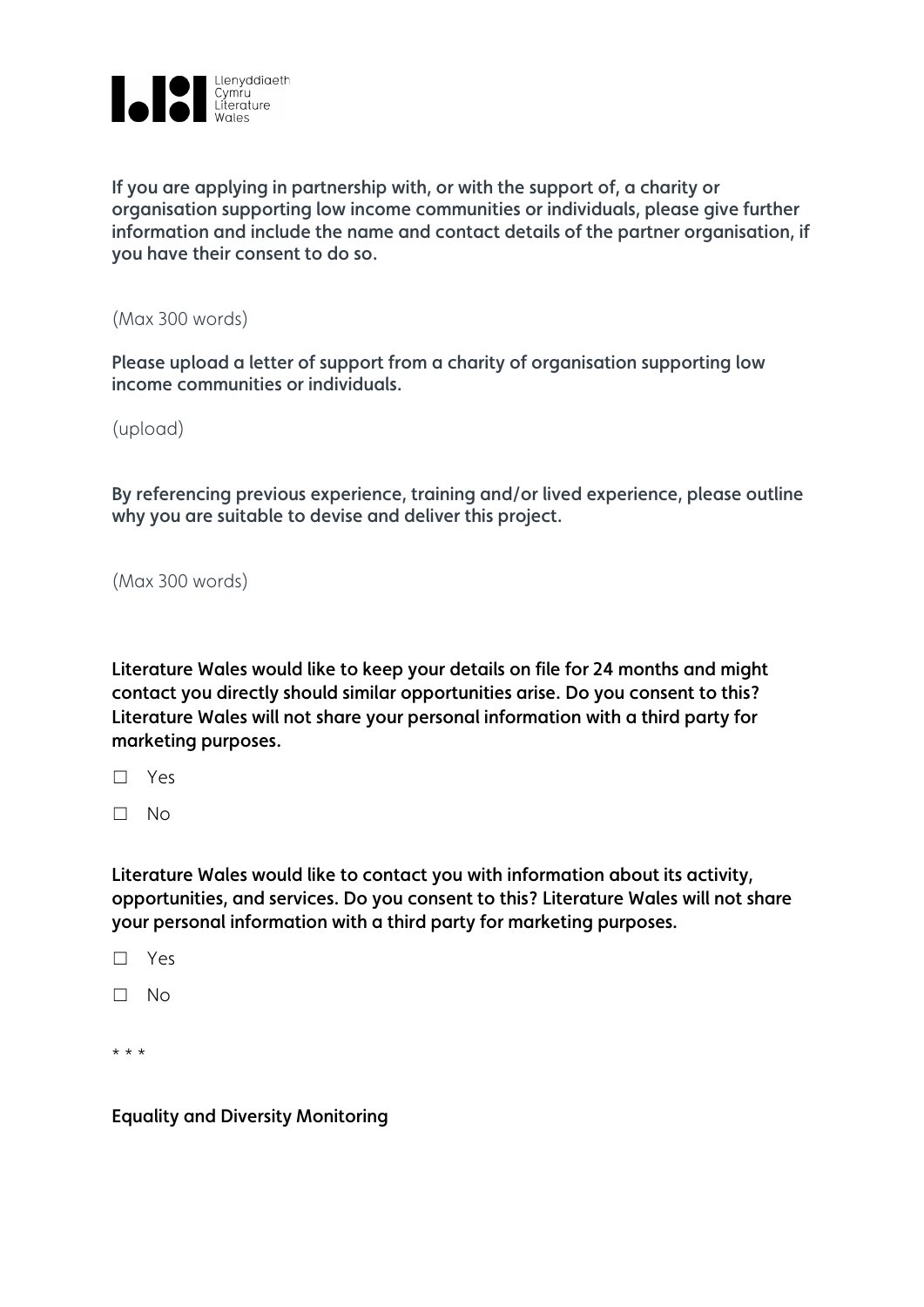

What is your gender?

- ☐ Female
- ☐ Male
- ☐ Non-binary
- □ Prefer not to say
- ☐ Other or prefer to self-describe (please specify)

What is your age range?

- ☐ Under 18
- ☐ 18-24
- ☐ 25-34
- ☐ 35-44
- ☐ 45-54
- ☐ 55-64
- $\square$  65+

How would you describe your nationality?

- ☐ Welsh
- ☐ British
- ☐ English
- ☐ Scottish
- ☐ Northern Irish
- ☐ Irish
- □ Prefer not to say
- ☐ Other or prefer to self-describe (please specify)

How would you describe your ethnicity?

□ Any White background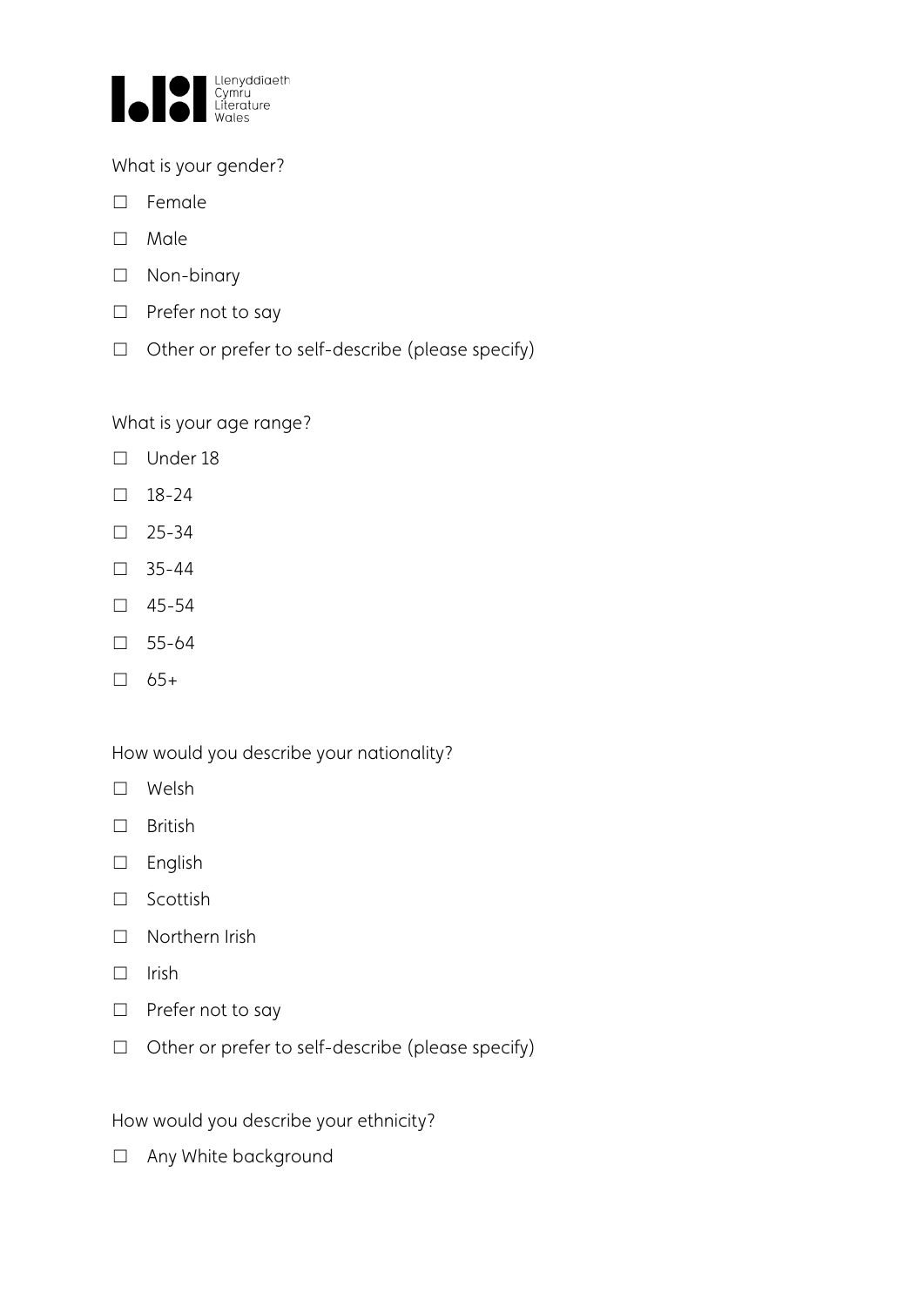

- ☐ Asian: Indian
- ☐ Asian: Pakistani
- ☐ Asian: Bangladeshi
- ☐ Asian: Chinese
- ☐ Black: African
- ☐ Black: Caribbean
- ☐ Mixed/Multiple Ethnic groups: White and Black Caribbean
- ☐ Mixed/Multiple Ethnic groups: White and Black African
- ☐ Mixed/Multiple Ethnic groups: White and Asian
- ☐ Other Ethnic Group: Arab
- $\Box$  Any other Ethnic group (please specify)
- ☐ Prefer not to say
- ☐ Other / Prefer to Self-describe

Do you have any long-standing physical or mental health conditions, illness, impairments, or disabilities?

- ☐ Yes
- ☐ No
- □ Prefer not to say

Can you understand, speak, read, and/or write Welsh? Tick all that apply.

- ☐ I can understand spoken Welsh
- ☐ I can speak Welsh
- ☐ I can read Welsh
- □ I can write in Welsh
- ☐ None of the above